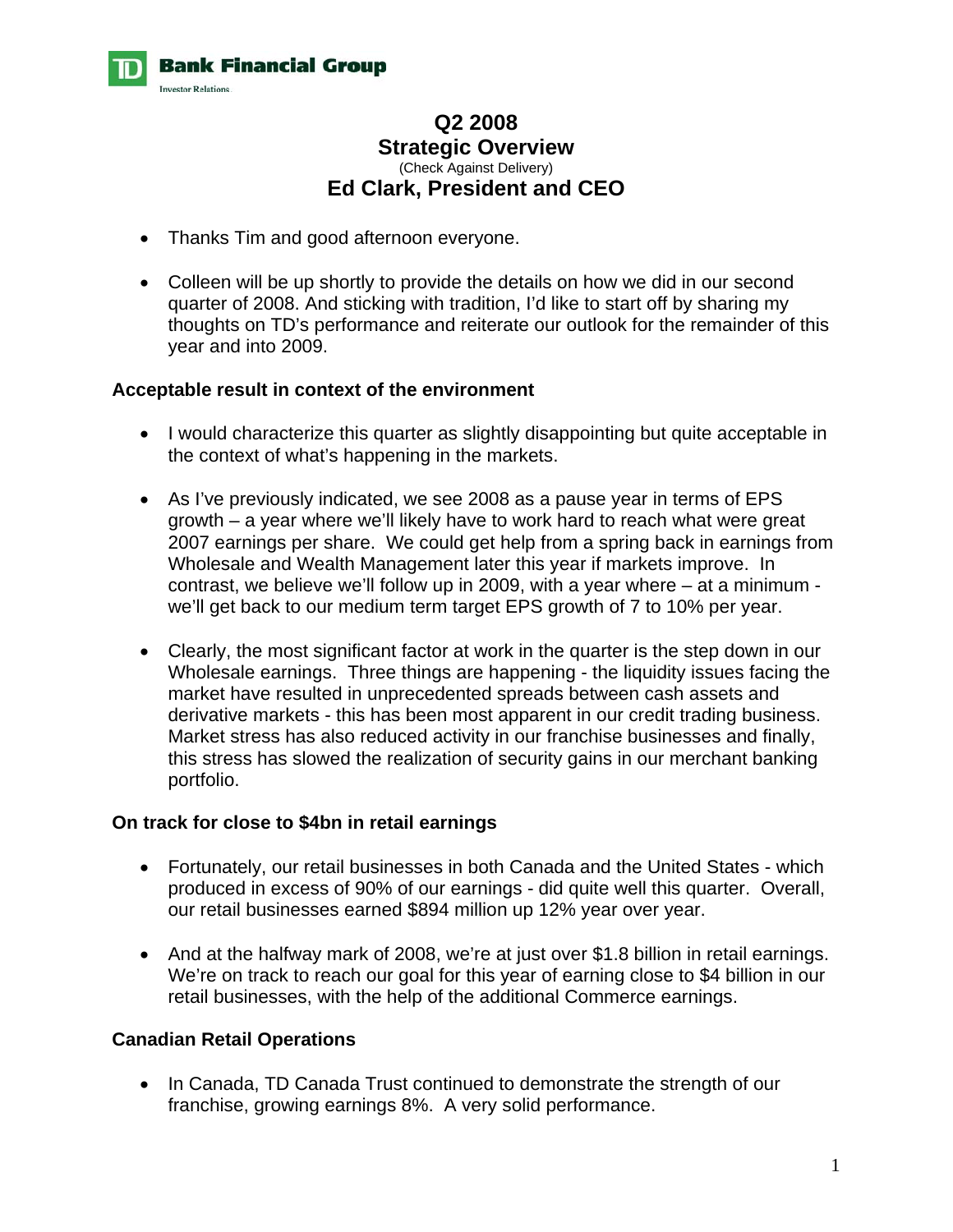## **Bank Financial Group**

**Investor Relations.** 

- And we stayed focused on building for the future adding more new branches with longer hours, more customer facing employees and at the same time delivering record levels of customer satisfaction. I'm especially pleased with the impressive growth we've seen in Business banking – a direct result of the investments we've made in this business over the past few years. As we head into a downturn, we're going to stand by our Commercial banking customers and focus on growing our franchise.
- We're seeing some expense growth this quarter as we continue to invest in our businesses and widen the gap over our competitors - but inside of our growth in revenue. You can expect to see continued reinvestment going forward.
- The one exception to solid retail earnings growth was in our Canadian Wealth Management business which, similar to Wholesale, has been impacted by weaker capital markets and to a lesser extent strategic pricing decisions that we made last year which we believe will pay off in the future.
- Despite the market challenges, we remain positive about the underlying trends we're seeing in Wealth – and we're continuing to make investments in this business - investing in our network of client facing advisors, technology and products to ensure we continue to grow in the future.

### **U.S. Operations**

- As we announced earlier, TD Banknorth contributed \$130 million to our second quarter - another good performance in light of the continued deterioration in the overall U.S. banking environment.
- We're feeling very positive about our US P&C segment's ability to grow and deliver value to our shareholders. That's reflected in the fact we increased our earnings target expectation from C\$700 million to at least C\$750 million for 2008 and reiterated our expectation for a minimum of C\$1.2 billion in earnings in 2009.
- The close of the Commerce deal is a major milestone for TD, and as I said on our April 21<sup>st</sup> investor call, we're incredibly excited about the progress we're making on integration and look forward to sharing our plans with you in more detail at our investor day on June 19<sup>th</sup> in New Jersey.
- As for TD Ameritrade, they generated solid volumes while building on their long term asset gathering strategy.
- Let me take this opportunity to comment on Joe Moglia, given the recent news about his move to Chairman of the Board at TD Ameritrade. Few CEO's have been able to do what Joe has done. He took a company that had a market cap of \$700 million in 2001 and grew it to over \$10 billion today. Earnings per share has grown from 32 cents in 2003 to a forecasted \$1.32 in 2008 - a phenomenal 5-year CAGR of 35%. Joe led TD Ameritrade to be one of the largest brokerage firms in the US and the leader in trades per day. He guided the firm through the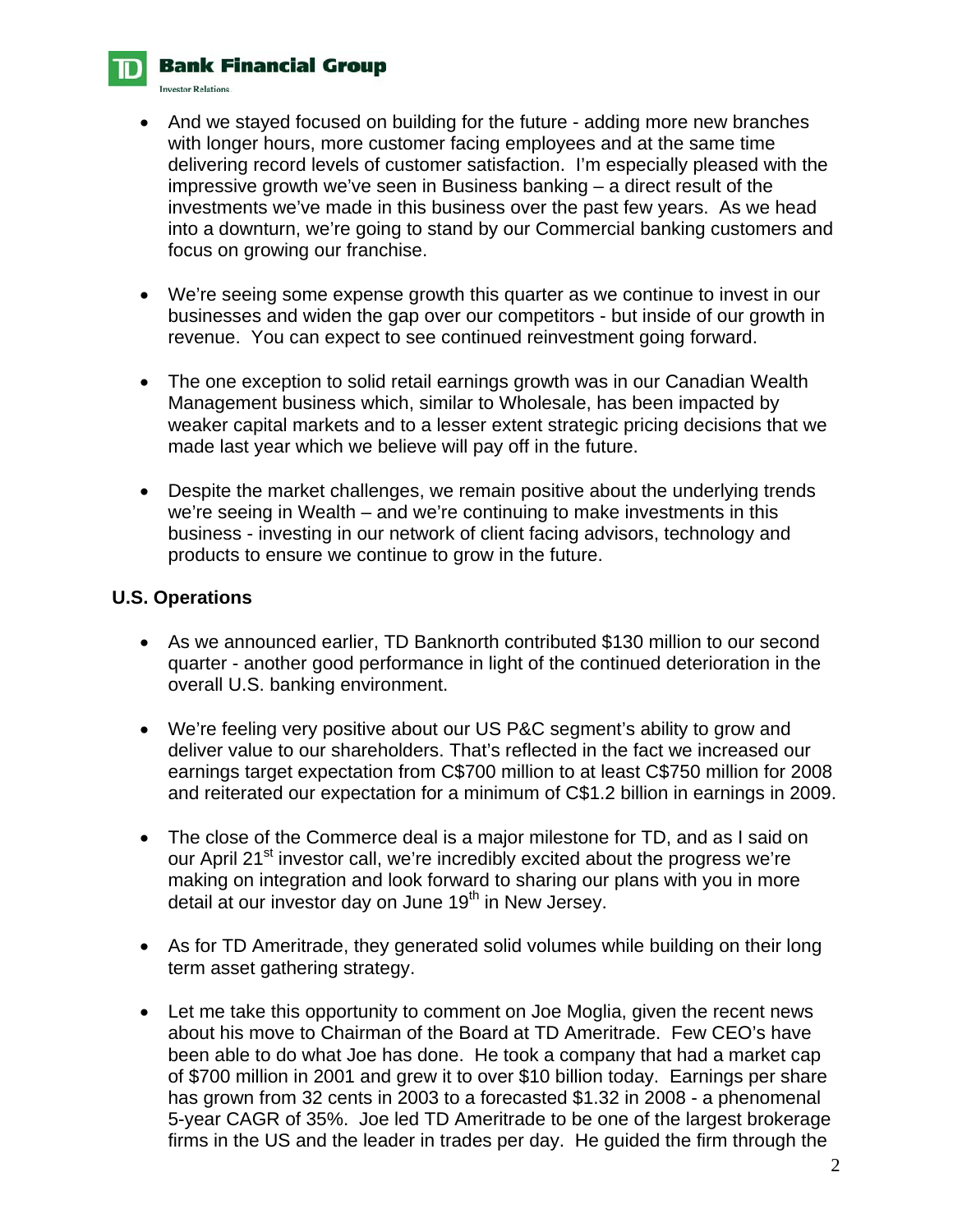# **Bank Financial Group**

**Investor Relations.** 

transformational TD Waterhouse USA acquisition and has led the charge in its new era as an asset gatherer. We're delighted Joe is staying on – he'll be a strong leader of the Board and be there to offer wisdom and strategic guidance as TD Ameritrade continues to grow.

# **Outlook**

- So what is the outlook? Let me start with an overview of how I see the financial markets evolving given what's happened. As banks have become more transparent in their holdings, taken their writedowns and raised new equity, the issue in the capital markets surrounding banks has moved from a concern over bank's solvency to a supply / demand imbalance in bank funding.
- The dramatic reduction in securitizations combined with the reintermediation of many assets is causing banks around the world to borrow externally at unprecedented levels. Not surprisingly, the cost of such borrowing has risen significantly. This shift in the nature of bank funding will not happen instantly, so we should expect strains in the capital markets for some time and continued upward pressure on lending spreads as banks try to pass on the higher funding costs they're absorbing.
- At the same time, the worry is shifting to the impact on banks of a slowing world economy and the extent to which bank funding issues will exacerbate the downturn because of a reluctance of banks to lend. Concern in the US has spread from housing losses to credit cards and auto receivables. We're likely dealing with an old fashioned credit downturn, with some risk that the US will suffer a double dip downturn as the fiscal stimulus effect wears off while the economy absorbs upward pressure on prices.
- While the industry may have already felt much of the impact in their mark to market books, it is probably too optimistic to assume that there will be no more writedowns, although it 's hoped any remaining writedowns will be smaller in size.
- It's difficult for investors and analysts to predict Wholesale earnings in normal times – but it's especially difficult in this environment. The real issue in the industry going forward is the level of sustainable earnings in Wholesale businesses - this may be hard to discern for some time. Clearly some business models have been broken. Regulatory pressures will reduce leverage and heightened concern over liquidity will make many financing structures uneconomic. Short term earnings will likely be even more opaque because some of the writedowns which the industry has taken will bleed back into income.
- For TD, the impacts, both positive and negative, will be more muted. Obviously, the market's negative impacts have been less severe. The relative size of our Wholesale business is smaller. We have already made the shift to a franchise focus and our reliance on non-deposit funding is dramatically smaller. Going forward, as a medium term run rate, after all the noise is quieted down, we see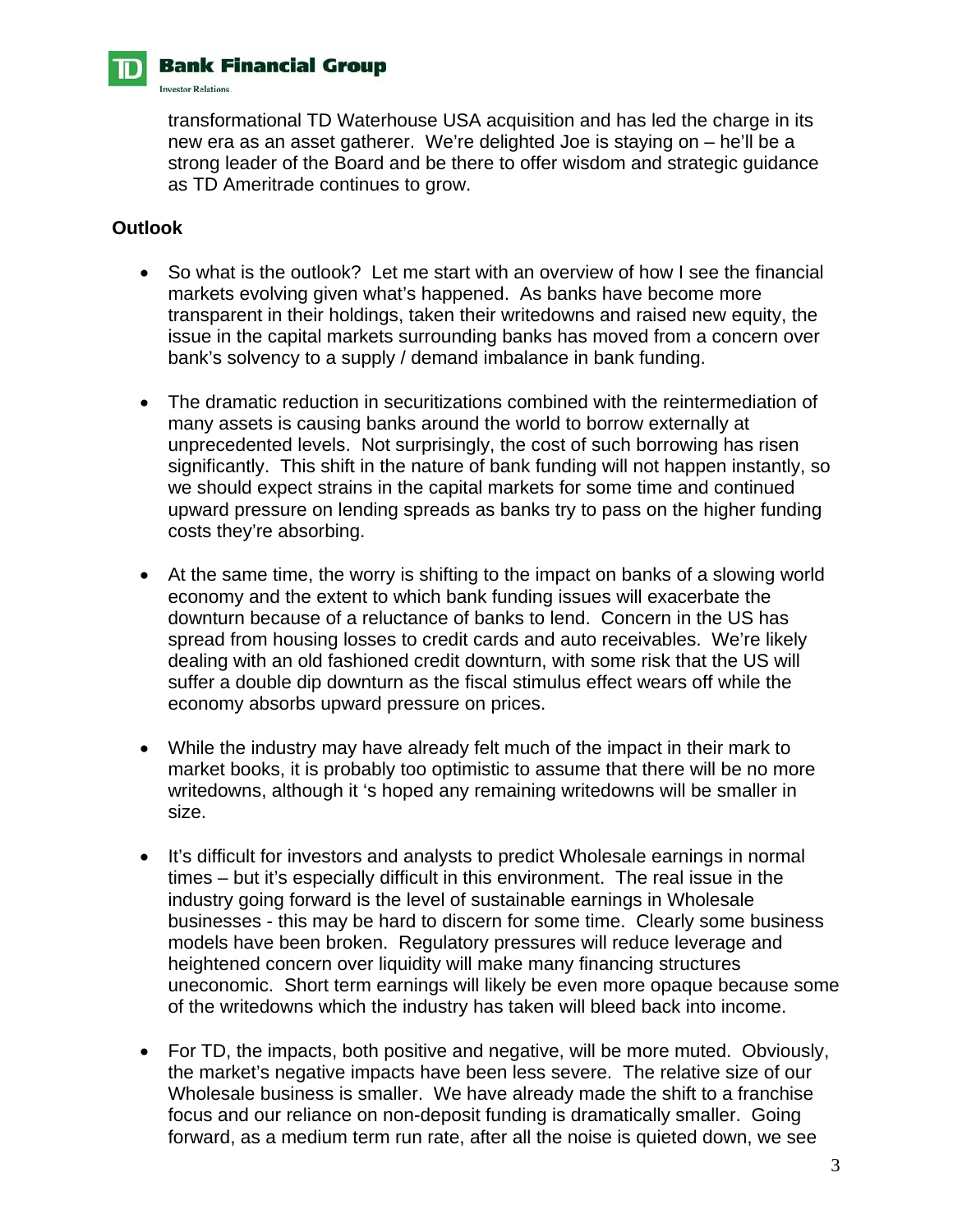# **Bank Financial Group**

**Investor Relations.** 

TD Securities as a 15 to 20% ROIC business with sound growth potential. Interestingly, since the issues in the market began last August, TD Securities has earned a 17% ROIC while absorbing the full impact of the turmoil – a truly remarkable performance.

- We feel very good about continuing to run a Wholesale business model that has taken out the tail risks and is focused on supporting our franchise clients. We have the capital and funding to support our client base and will continue to do so - using the opportunity to extend our franchise businesses.
- As for our other businesses, we believe that the effect of the economic slowdown in the US on Canada will reduce TD Canada Trust's growth rate as we have seen this quarter, but our franchise strength will make us a positive outlier. In the US, as you're aware, we've planned for a significant step up in loan losses but we're very comfortable with our earnings projection even in a worsening economic environment.

### **Stock Options**

- Let me add a personal note. You would have seen a press release earlier today that announced I am beginning a program to exercise options later this year. I have struggled to find the most shareholder friendly way to do this - up to now the easiest way was to not exercise options. But I'm at the point where I have a series of options which are set to expire, so I need to act. It seems the best way to move forward is to give the market lots of notice, remove any market timing element and to ensure that I have a strong incentive to grow our share price continuously over the long term.
- For this reason, I have announced that I will begin exercising 10,000 options per week starting September  $30<sup>th</sup>$  of this year as a way of exercising the 650,000 options coming due during 2010. I've prescribed that, until at least the end of 2009, 40% of the pre-tax gains will be given to charity and 15% will be used to acquire TD stock.
- I can't resist putting in an advertising plug for the Private Giving Foundation, a donor-advised endowment created by TD Waterhouse. This entity gives individuals a simple way to separate the timing decision of when they'll exercise options and the giving decision. It's going to work great for me and I would recommend it to anyone who wants to set up a long term giving program.
- On that note, I'll turn things over to Colleen.

#### **Overall Call Closing**

- Let me wrap up with the 4 key messages I hope you'll take away from today's meeting.
- One Acceptable results given market conditions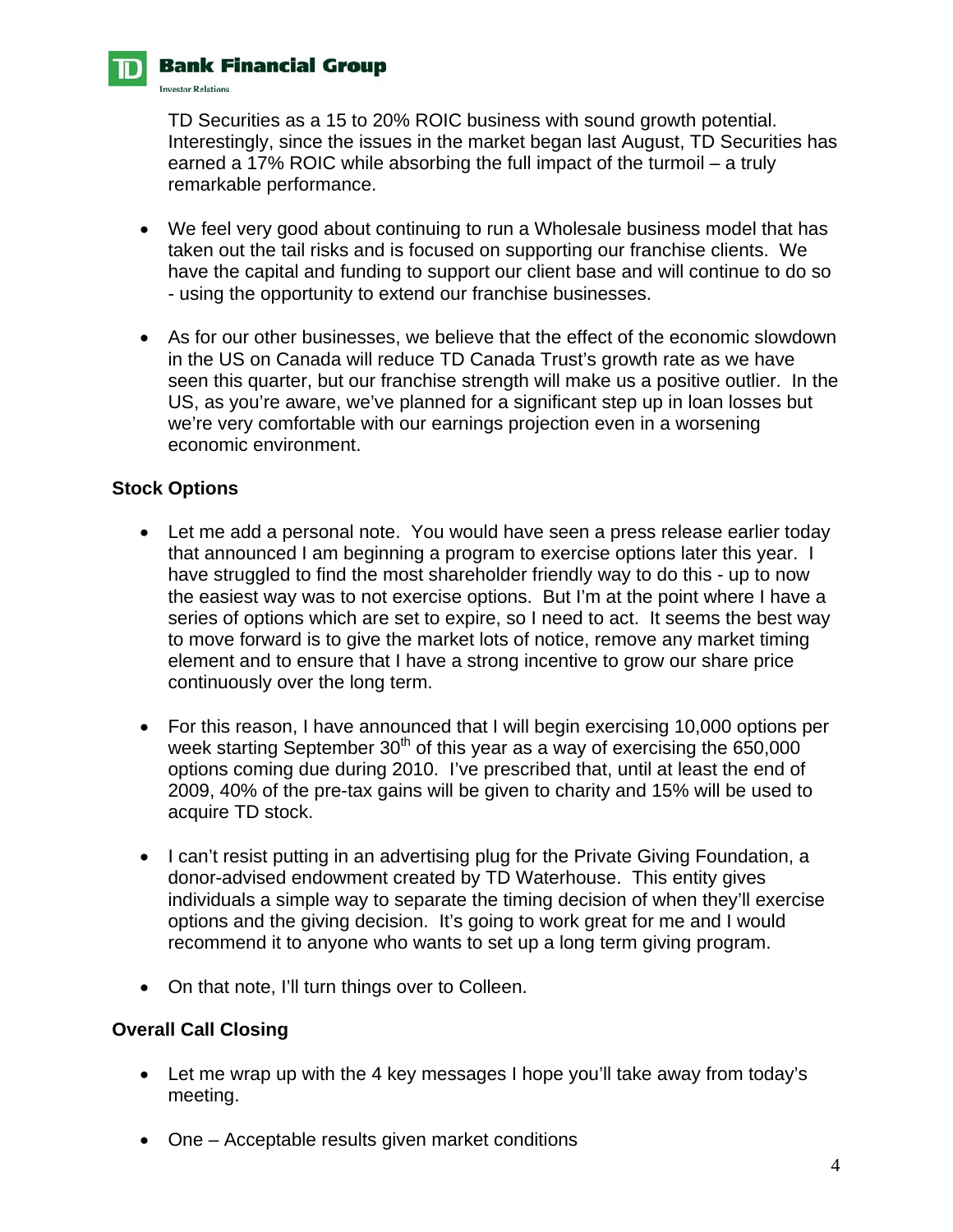

- Two Wholesale earnings are weak given market circumstances and are stepping down to a new rate
- Three Close to \$4bn in retail earnings this year with excellent prospects for strong growth in 2009
- Four Remain focused on executing our strategy

Thanks for your time.